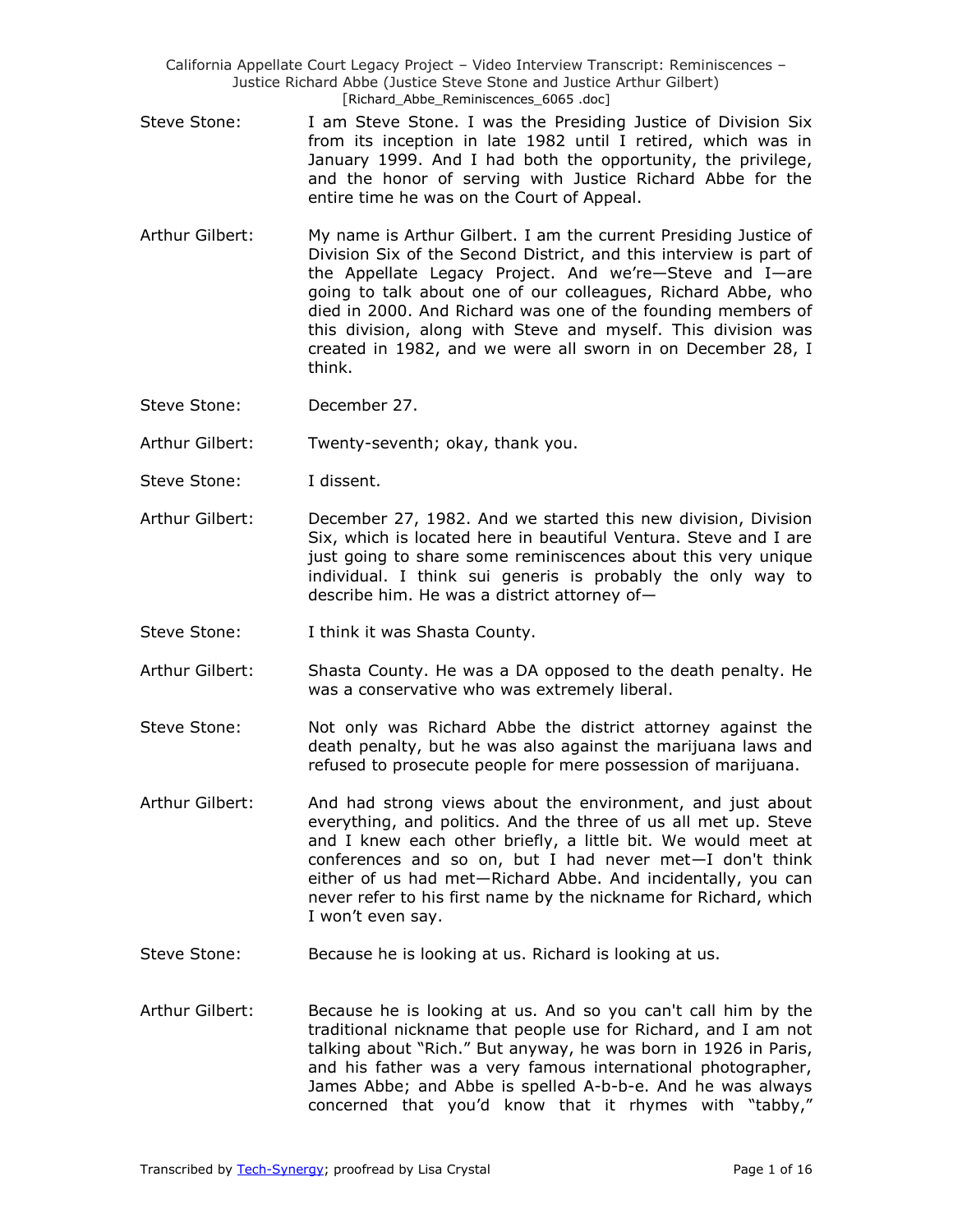> because he was not "Ah-bay," which might be a Japanese name. And he had no problem with that, but I remember he was introduced as a new judge at the Asian Lawyers. One of my friends, Elwood Lui—who was also a retired justice on the Court of Appeal—was there, and everybody thought this was a new Japanese.

- Steve Stone: It's true. Even the voters at the elections that we have to put up with occasionally . . . it was known that Richard would get slightly less votes than either Arthur or I. And the reason attributed to that by the experts was that his name was . . . too many people thought he was Asian and voted against him for that reason. There are people out there like that, and they thought it was "Ah-bay," the Japanese name.
- Arthur Gilbert: Well, he went around and actually then wanted to be known as "Ah-bay," because he was always in favor of the underdog and had a very unique view of life. Now, his father had photographed famous people all over the world: Joseph Stalin, Hitler, movie stars. And his childhood—
- Steve Stone: He lived in Berlin for a while, his father did.
- Arthur Gilbert: Yeah, right, and he lived there.
- Steve Stone: And he lived—Richard lived—in Berlin.
- Arthur Gilbert: While the Nazis were coming to power.
- Steve Stone: Coming to power in the middle '30's.
- Arthur Gilbert: Yes, and we would always kid him and say that he was really a Nazi at heart. No, we were just joking around. He said, "Come on, you have got to let me off the hook. My son-in-law is Jewish." I remember that. So Richard knew all these famous people. They stayed at Hearst Castle; they actually stayed there and they knew Hearst. As a child he knew Laurel and Hardy and Shirley Temple and all these famous people.

## $(00:04:59)$

- Steve Stone: It was interesting. He had a unique childhood and was able to share, in a way, in the fame of the subjects of his father. Yet in many other respects, he had a lonely and difficult childhood. There were estrangements in his family, and he was moved around a lot in ways that he really didn't want to. So he had a lot of the good and the bad, and I think much of that made Richard what he was: a very, very independent-thinking person.
- Arthur Gilbert: Right, and didn't care much for fame or movie stars.
- Steve Stone: No.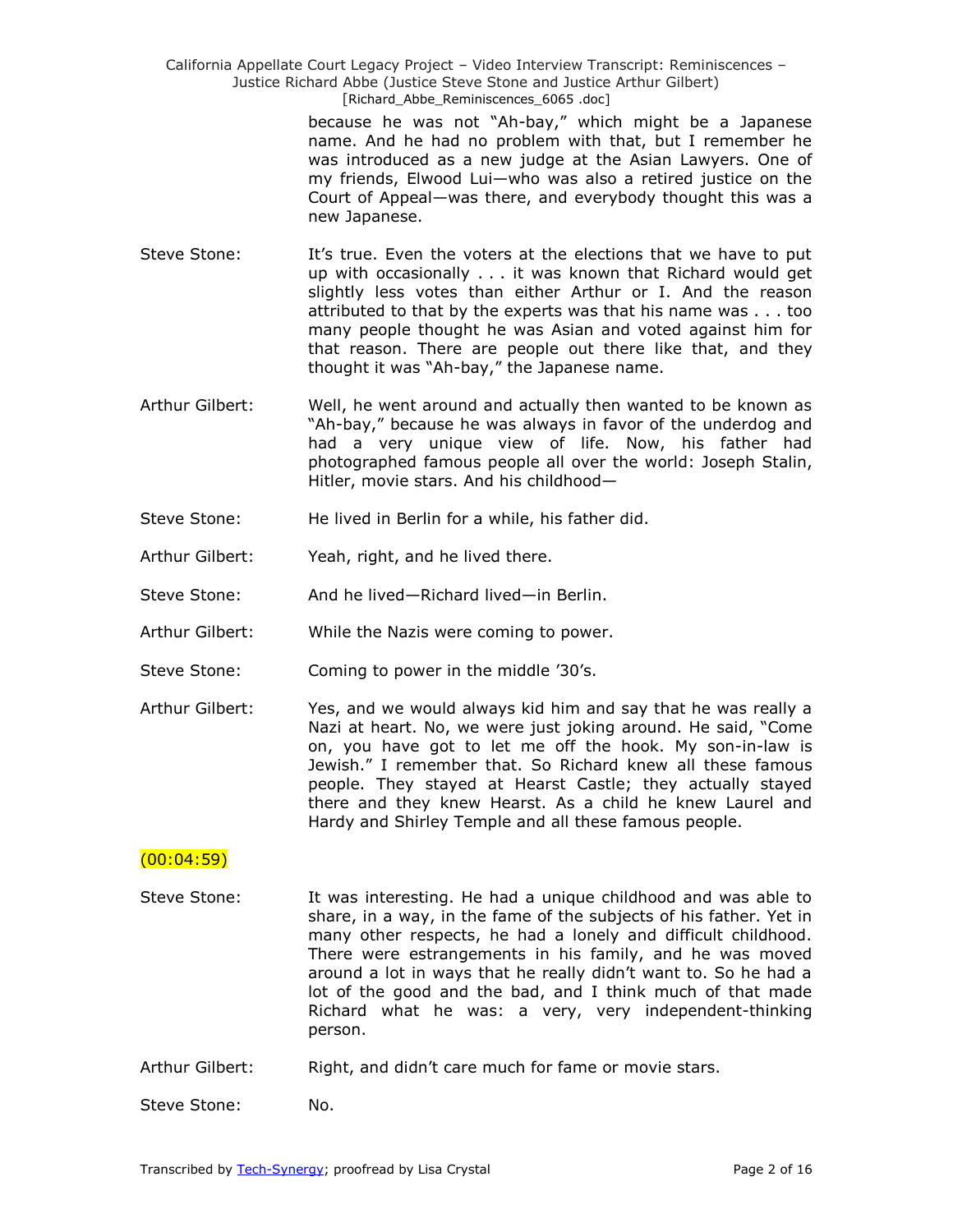- Arthur Gilbert: In fact, never sought fame himself.
- Steve Stone: He refused to surround himself with any trappings of convention, of conventional success. He would never wear anything with a label, for god sakes. And I remember that although he had one of the finest . . . he was a bicyclist and an avid one and a good one . . . and he would disdain a label on his bicycle and make sure his bicycle looked aptly trashed.
- Arthur Gilbert: That's right.
- Steve Stone: I used to ride with him and we would go on these long, 100 mile rides up in Solvang; and as I used to say, I felt like I was riding with a homeless person. But that was Richard.
- Arthur Gilbert: And he drove an old car, a rattletrap, and would deliberately not wash it. And during the time that he was a private judge, he would go to these big mediations and drive up in a car that had a bungee cord to hold the gearshift.
- Steve Stone: Hold it in gear. His bungee cord held it in gear; that was how the car worked.
- Arthur Gilbert: So we all met at our confirmation hearing in 1982.
- Steve Stone: I had never, never seen, met, or hardly heard of Richard Abbe until that day.
- Arthur Gilbert: And I am sitting next to him waiting to be called up or something, and I noticed that his jacket doesn't match his pants. We were all wearing suits, and it was really a remarkable mismatch. And so I looked at him, I said, "I notice that your clothes are not your strong point," or something like that. He says, "Oh yeah." He says, "I grabbed the wrong coat from the wrong suit when I came here." We sort of laughed at that. And then we were listening to Steve Stone's confirmation process, and he was standing up in front of the panel—which consisted of the Chief Justice, the Attorney General, and the senior-most justice of the Second District—and they were asking questions. And we knew that Steve smoked. And then they mentioned when you are talking about Steve's many accomplishments, it was mentioned—that Steve was chair of the National Heart Association. And so Richard and I looked at each other, and we both said right then, under our breath, "We are going to deal with this."

Steve Stone: And they did.

- Arthur Gilbert: And we take credit for-
- Steve Stone: And successfully.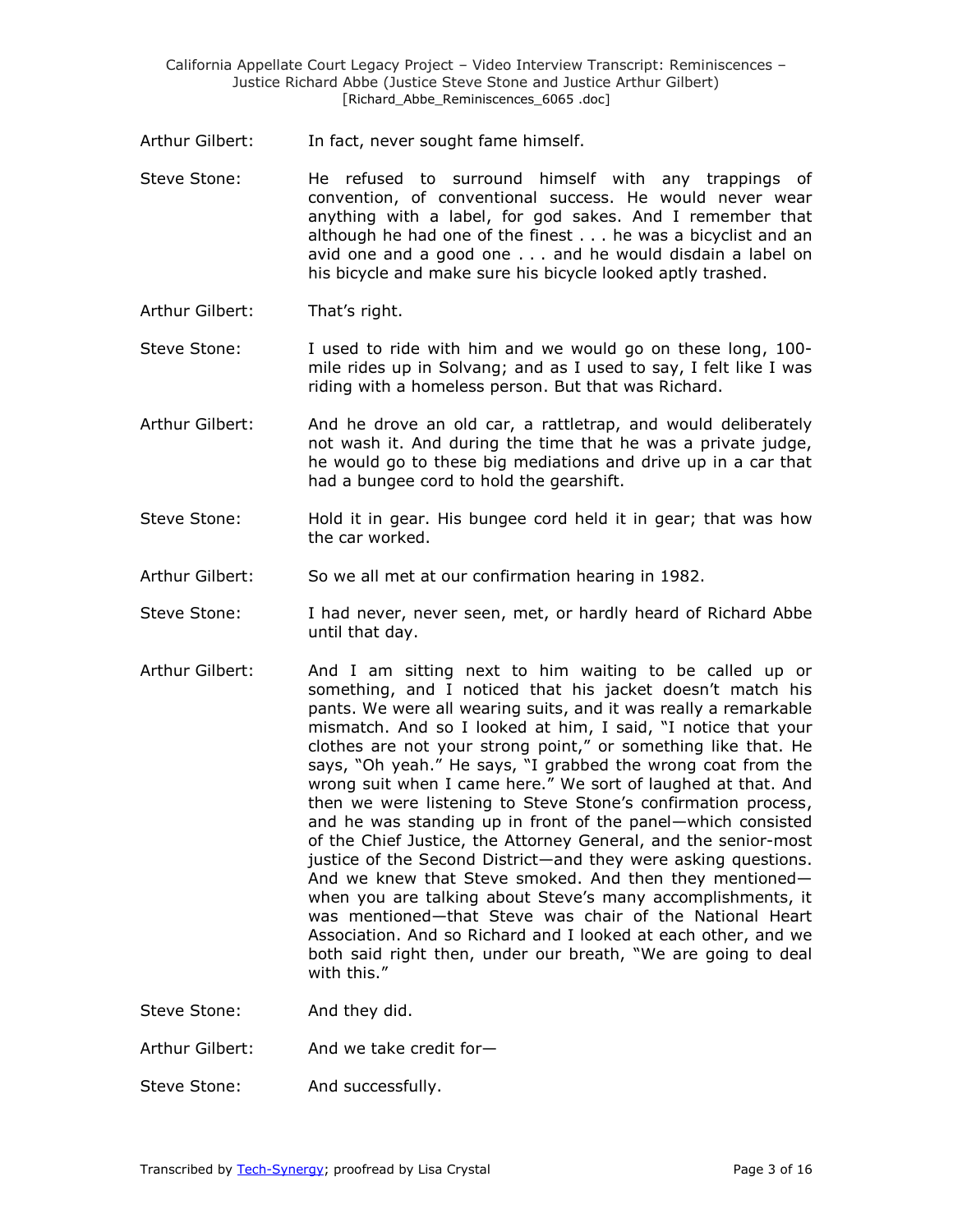- Arthur Gilbert: For persuading you finally to give up smoking and saving your life. You owe your life to us.
- Steve Stone: I think that's right; I wouldn't be here but for that. You were saying—we were talking about—the first time we met Richard. I actually had an inadvertent conversation with Richard, and I don't know whether you were on the call or not; but Governor Jerry Brown, when he appointed me, called me up, and this was the final time that he did that. It was early in December and it was very late at night, and he called me up and he said, "I am appointing you and Art Gilbert and Richard Abbe to the Court of Appeal in the newly created Division Six." I knew who Arthur was, and I said, "That's fine," and I said, "Well, who is going to be the PJ, the presiding justice?" And he said, "Well, you are." And I said, "How come?"—because I knew that he was much closer to Arthur than I. And he said, "Because I have to politically; you are the only local guy." And then I asked Governor Brown, I said, "Who is Richard Abbe? I never heard of Richard Abbe." And he said, "Well, he is from Shasta County; he was the DA up here and then he is a judge now." And I said, "Why are you appointing somebody from Shasta County in Northern California to a position here in Southern California?" I was saying that hopefully with respect in my voice, because he said, "Well, maybe Judge Abbe can tell you himself." What I didn't know was that Richard was on the call, and Governor Brown didn't tell me that.

# $(00:10:07)$

- Arthur Gilbert: Oh my goodness!
- Steve Stone: And I was embarrassed, but Richard handled it with wry humor, as he always did.
- Arthur Gilbert: And so the three of us were in this division together. Richard had this long beard. He would ride his bicycle everywhere. Well, when we were first created, we really didn't have any quarters. And so I became kind of the point person, if you will, in empty chambers down in Los Angeles, where the main Court of Appeal was housed; 5280 Wilshire, I think that was the—
- Steve Stone: 3580.
- Arthur Gilbert: 3580 Wilshire Boulevard; okay, pretty close. And Richard sometimes we would have hearings or we would have to go down there—and Richard was looking for a place to live with his wife, Pauline, and so he'd come down to Los Angeles. And Rose Bird, who was the Chief Justice, said, "Richard, feel free to use my chambers anytime you want." She knew Richard, she really liked him, they had a close relationship; he knew her before she was Chief Justice. So she had this huge, spacious chambers down there, and Richard said, "Hey, these aren't bad chambers.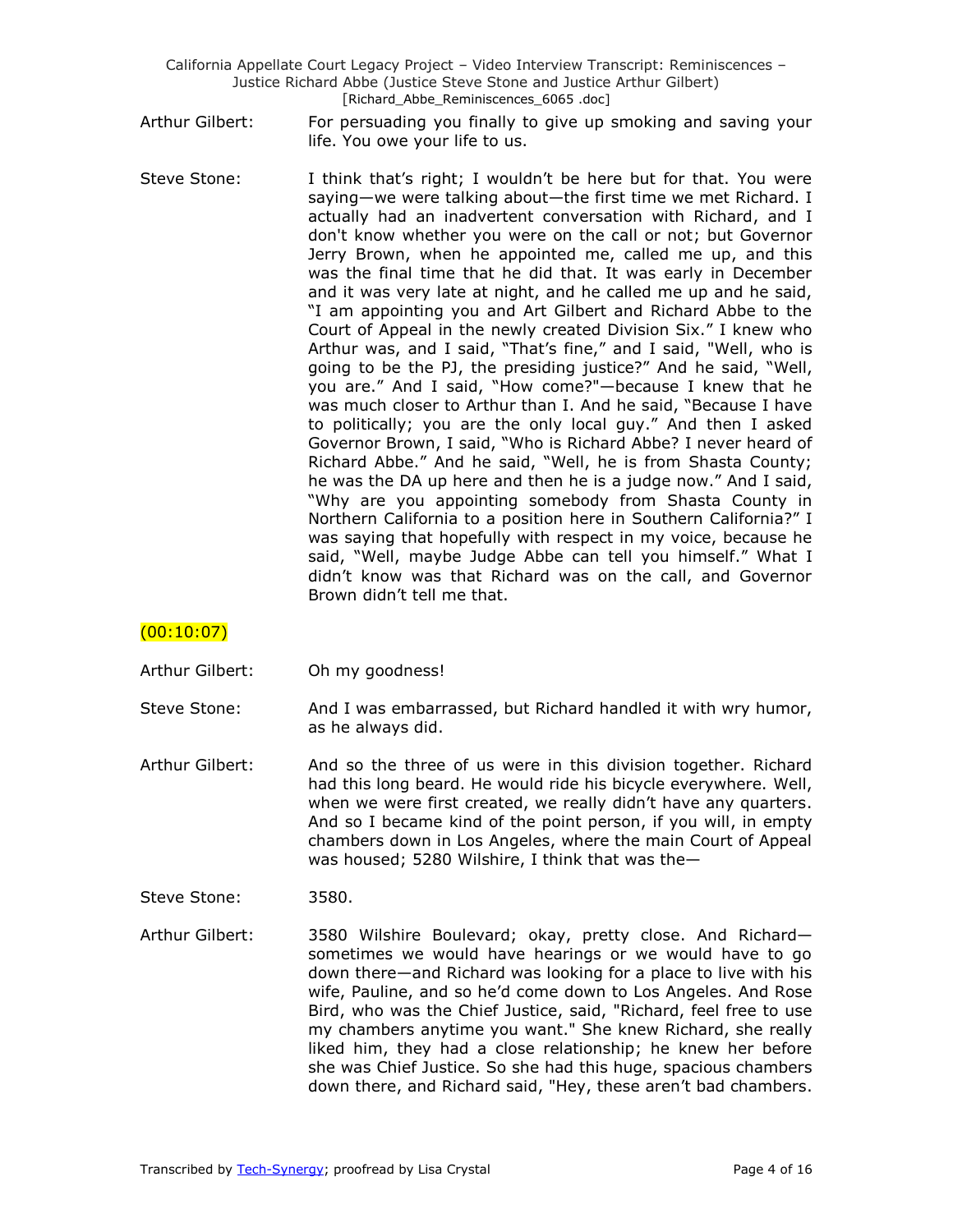> You know what? I think I will sleep here." He had a sleeping bag.

- Steve Stone: He had a sleeping bag and he slept in Rose Bird's-
- Arthur Gilbert: He slept in Rose Bird's chambers, and he'd get up early in the morning and go running. He had run several marathons; he was in great shape. So he would go for a run, and come back. And I said, "Well, how do you take a shower?" He says, "Oh, I make do, I can use the bathroom."
- Steve Stone: Kind of a sponge bath out of-
- Arthur Gilbert: So this was going on for quite a while and I kept my mouth shut about it. When the court would come down, of course, he would leave there, and he wasn't staying there every day. And then Rose Bird approached me once, and she said, "You know, Arthur, I have this sneaking suspicion that Richard is sleeping in my chambers." And I refused to say anything; I thought I would stick by him. So he ultimately moved down here.
- Steve Stone: He hated Los Angeles, though; he never wanted to go to Los Angeles. He hated cosmopolitan, metropolitan areas. And there actually was a controversy—it didn't last very long—when our division was first invented. We had a couple of meetings in Los Angeles with our colleagues and the rest of the district, and at least one of them piped up—when we are talking about where we were going to sit-one of them piped up and said, "Well, I think although it's called the Santa Barbara division, we are all one Court of Appeal and you should be down here."
- Arthur Gilbert: Oh, that's right.
- Steve Stone: And Richard turned to me and he said, "I quit, I am out of here." But it didn't happen.
- Arthur Gilbert: One thing I do recall: We didn't have a state building then.
- Steve Stone: No, they were rented quarters.
- Arthur Gilbert: They were rented quarters in this big office building, and the office building was—and the Court of Appeal had—quite a few floors there, obviously, and including a pretty good courtroom there; actually, they made a nice courtroom. But anyway, if you'd get in the stairwell of the building you could never get out.

Steve Stone: You can't get out.

Arthur Gilbert: Because there were security reasons and so on; you'd have to go all the way down. So Richard, coming back from one of his runs, got lost in the stairwell, and he can't get out. And he is going from floor to floor and he hears voices—"At last, I hear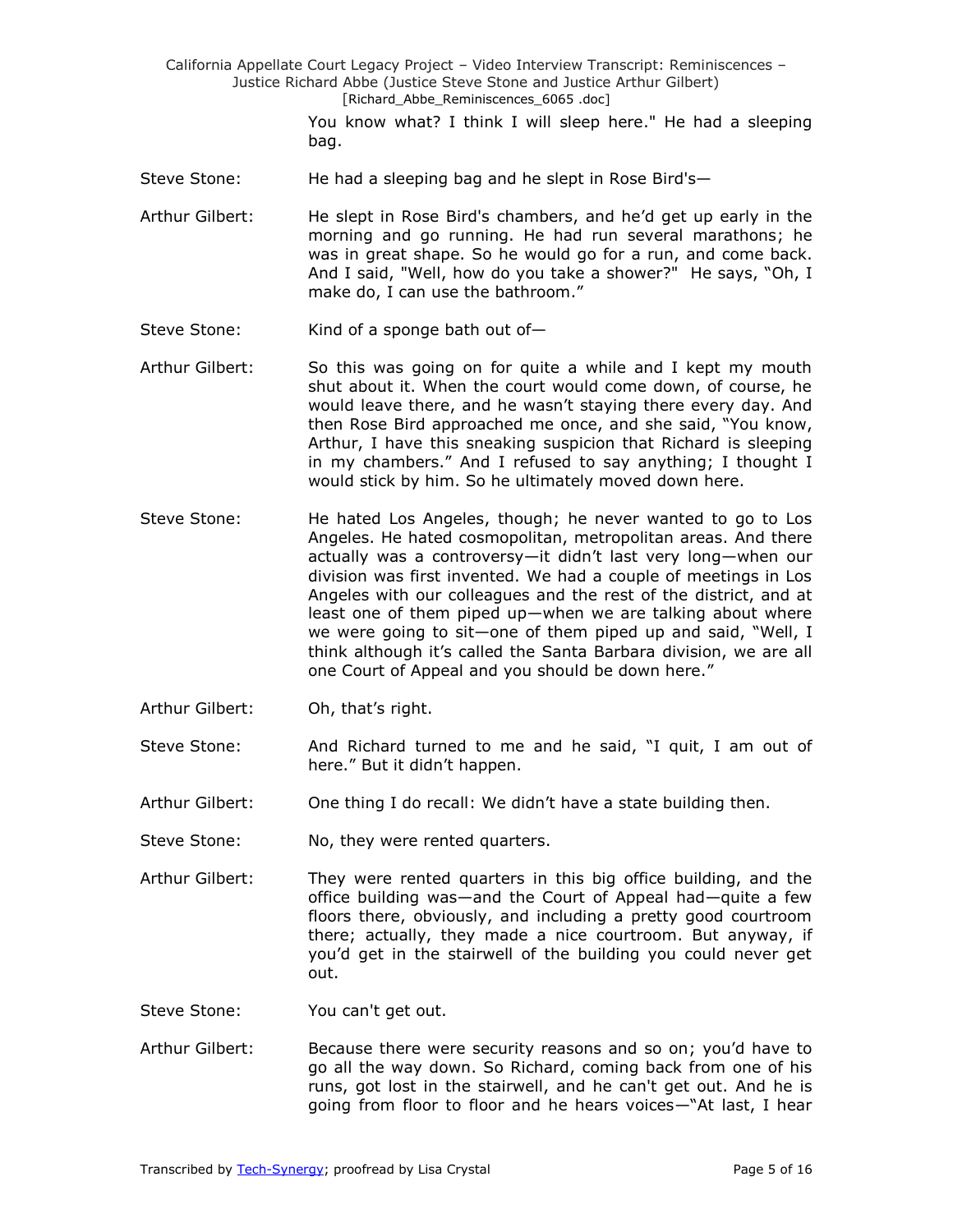> voices.‖ So he goes to the door where he hears voices, and he tries the door and it's locked, of course; you can't get in. So he keeps—starts—knocking, and he is knocking and knocking. They open the door; he walks in. Now, he has got his biking gear on—I mean his biking clothes—and he walks in with his headband and he is sweating. And there is Division Three holding oral argument.

Steve Stone: Walks right into the courtroom.

Arthur Gilbert: He walks into the middle of the courtroom.

- Steve Stone: And I think he was wheeling his bike.
- Arthur Gilbert: I don't know if he . . . I don't think he had his bike in the stairwell, but I mean, I wouldn't be surprised. He was really a character, and I do remember this. This was the first day of oral argument for our division, and we had the first day of our oral argument in Santa Barbara at the mural courtroom. Now, the mural courtroom is this very ornate courtroom. It's a place where tourists go; they seldom have any hearings in it.
- Steve Stone: Right; it's a ceremonial courtroom, really.
- Arthur Gilbert: Yeah, and the press is there, television is there, and this is our first time—
- Steve Stone: Ever sitting together.
- Arthur Gilbert: Ever sitting together, and the first time in history there has been a Court of Appeal up for the northern counties and that we're holding an oral argument in Santa Barbara.
- Steve Stone: And there were no side rooms to that courtroom; you had to come in from the corridor.

Arthur Gilbert: Yeah.

Steve Stone: There was no enrobing . . . not enrobing room . . . but no cloakroom, no coatroom, no closet; you came in from the corridor where all the tourists were gathering.

## $(00:15:00)$

- Arthur Gilbert: Right. So anyway, we walk in, and they announce it, and the cameras are going, and everybody is watching us.
- Steve Stone: And there's an absolutely jammed courtroom—people lining the back, lining the walls.
- Arthur Gilbert: It's a big deal, and there are these very large chairs with huge backs like King Arthur chairs, like chairs from out of the Middle Ages.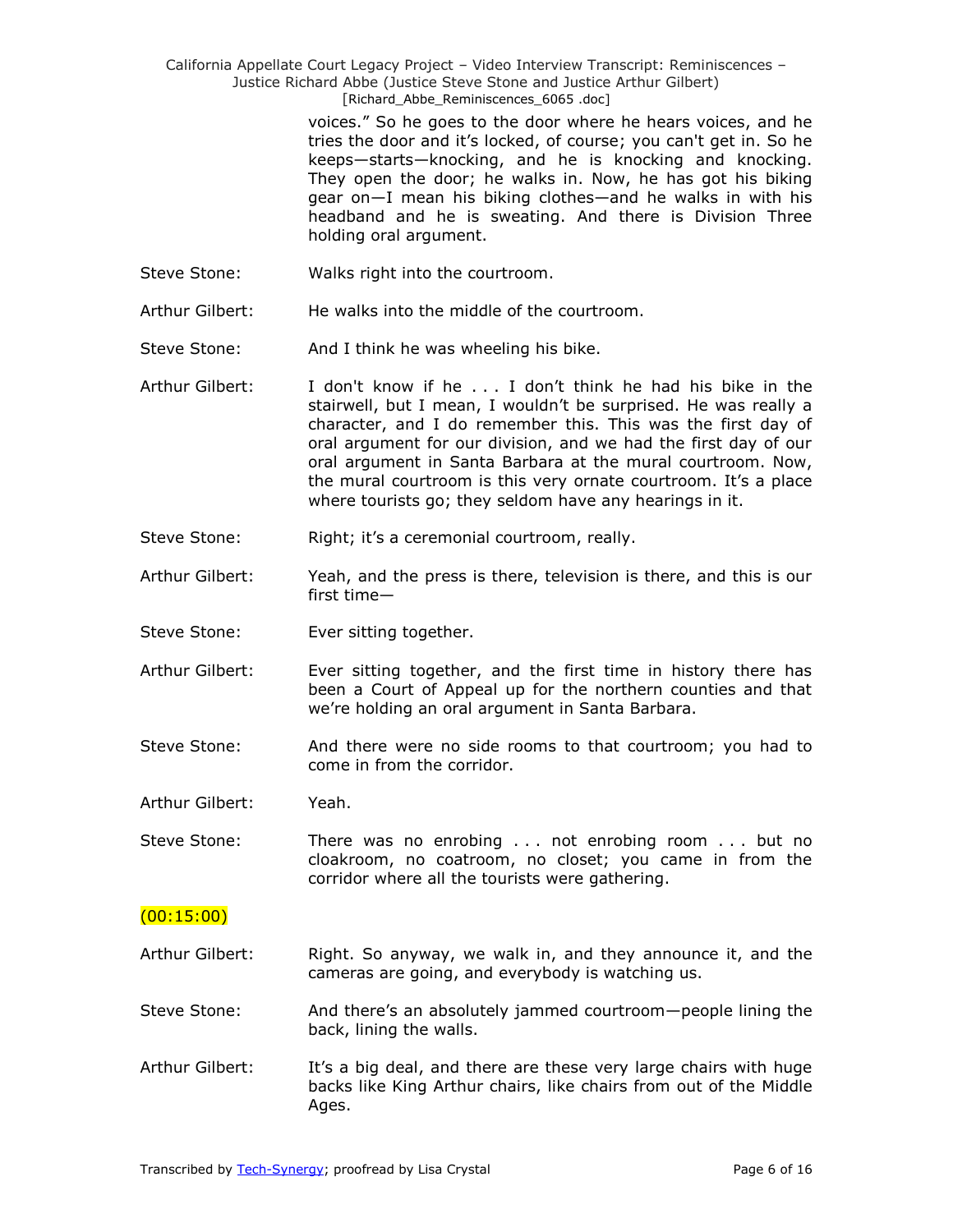Steve Stone: Thrones.

Arthur Gilbert: And they are sort of in the way. And Richard goes out first, and then Steve sits in the middle, and I come next. Incidentally, in those days Steve had a Prince Valiant, a Beatles haircut; and so Steve comes out looking like Prince Valiant—

Steve Stone: Wearing my helmet.

Arthur Gilbert: And Richard goes first, and the chairs are too close, and he bangs into the chairs with his knee. And you hear this loud knock; and he says audibly, everybody could hear it: "Jesus Christ."

- Steve Stone: We were just fumbling around.
- Arthur Gilbert: Oh, god, we were howling. So he finally moves the chair back, gets in his chair. You get in the chair, and then we get in the chair, and now we are starting the hearing. And the lawyer comes forward and he drops his books on this long table. It's really from Arthurian legend. And he drops this book down and this cloud of smoke goes up, because the table hasn't been used in years. And the acoustics were terrible—
- Steve Stone: Just terrible. Nobody could hear anybody, and the tourists in back kept flashing camera flashes.
- Arthur Gilbert: Yes, and they were coming in with their Bermuda shorts.
- Steve Stone: Yes, talking.
- Arthur Gilbert: So we quickly ended that. And then Richard lived in . . . and so we had our hearings—I am sorry—in Santa Barbara, at the board of supervisors room. And Richard had a house there they had finally bought a house—and there was a room that they called the Arthur Gilbert room because I would stay overnight every time we had it. And you stayed overnight often.
- Steve Stone: I stayed overnight sometimes.
- Arthur Gilbert: And we would ride our bikes down from—
- Steve Stone: Santa Barbara back to Ventura.
- Arthur Gilbert: Back to Ventura after the oral argument in the morning; and then our research attorneys would meet us on bikes halfway, and we would all have breakfast together. It was a wonderful experience.
- Steve Stone: The newspapers liked it for a while. They put a picture of us and they put it "The Wheels of Justice."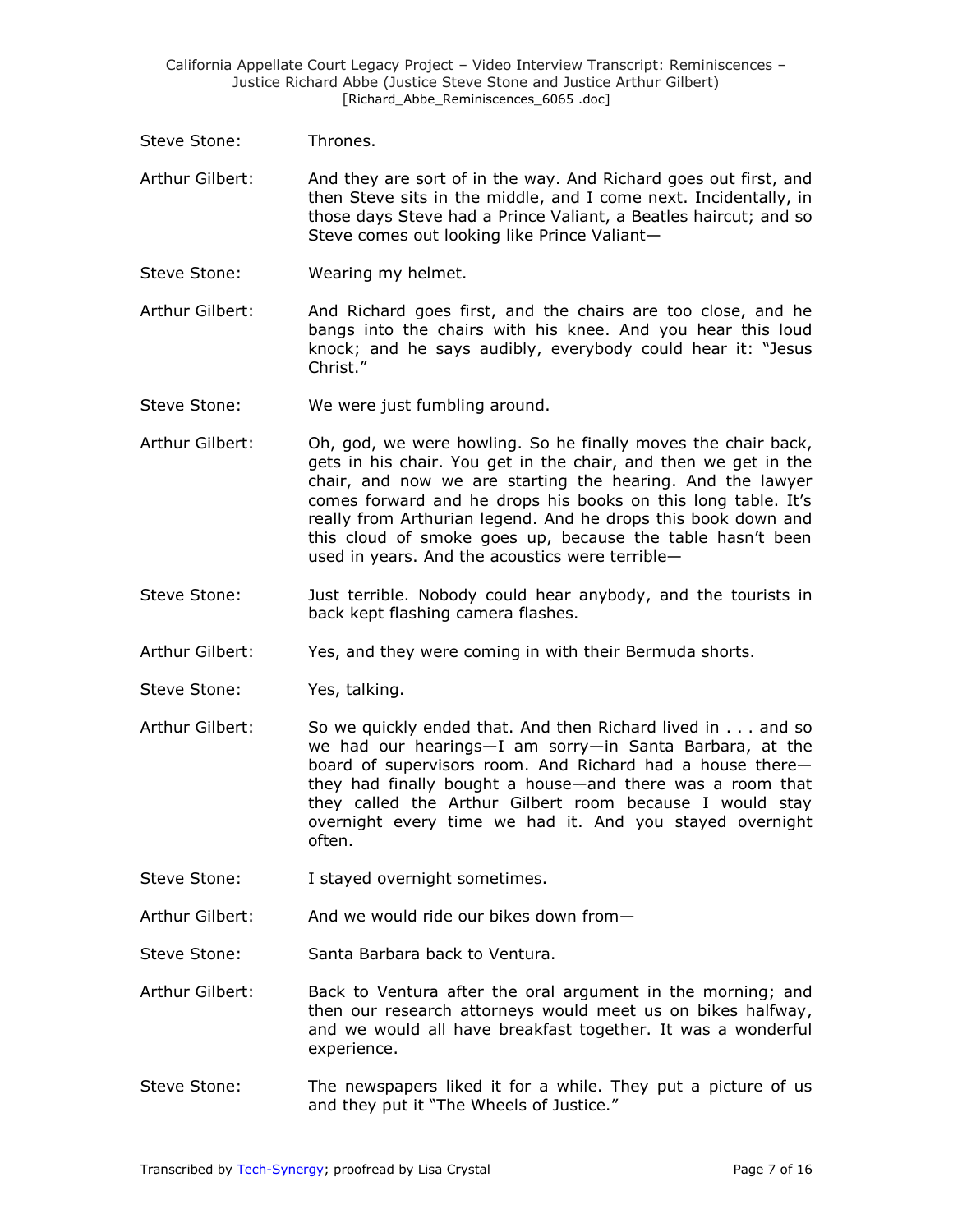- Arthur Gilbert: No, no, it was called "Appeals on Wheels." I called the press and said, "This is a great story," so they got the three of us coming in and took a shot on the front page of the paper. We also had a lot of fun doing our cases and—
- Steve Stone: We did that too, but when . . . before we would leave staying with Richard . . . whenever we were up there with Richard and whenever we had oral argument up there, either the day before or the day after, we would usually make a point to go to the beach. And we would all go to the beach and we would run and swim on those days, and it was really unusual for a staid and starchy Court of Appeal image. But that's what we did, and we would bring our wives—and at the time I wasn't married so I brought a girlfriend—and we would just have the most wonderful time together, sort of preparing for argument or post-argument. It was just a way of life.
- Arthur Gilbert: You just reminded me of an incident at the beach. What happened was we were all here for a big reception for Rose Bird, and we stayed overnight, and all of us with our significant others were down on the beach. We had our shoes off, and we were all walking around, and we just had such a wonderful time. And I see a guy taking photos and he looks like he is a professional photographer, and suddenly something hit me. We need a photo for the court, and I said, wouldn't it be great—this is who we really are instead of a state photo with the robe. So I went up to the man. I said, "This is really awkward; I hope you don't mind, but would you mind taking a picture of us and I'll pay you?"
- Steve Stone: There were six of us.
- Arthur Gilbert: And he says, "Oh, sure, I would be happy." And then I tell him who we are—I figured I ought to do that—and he says, "Oh, I would really be happy to do it." It turns out he is involved in the law doing—shooting—pictures for lawyers who have PI cases and things, so he is a professional. And he takes all these photos, dozens of them, sends them to us; they are fantastic. We pay him; he refused to take any money. So we sent him a gift, a basket of something. He said, "You didn't have to do that." And we blow it up and we have it hanging in the clerk's office. That was our official—
- Steve Stone: We used it as our official court picture.

Arthur Gilbert: Until you got married.

## (00:19:52)

Steve Stone: Right, until I got married, because there was another woman in the picture. But there was a picture of the six of us and we all had our pants rolled up and our sleeves rolled up and we were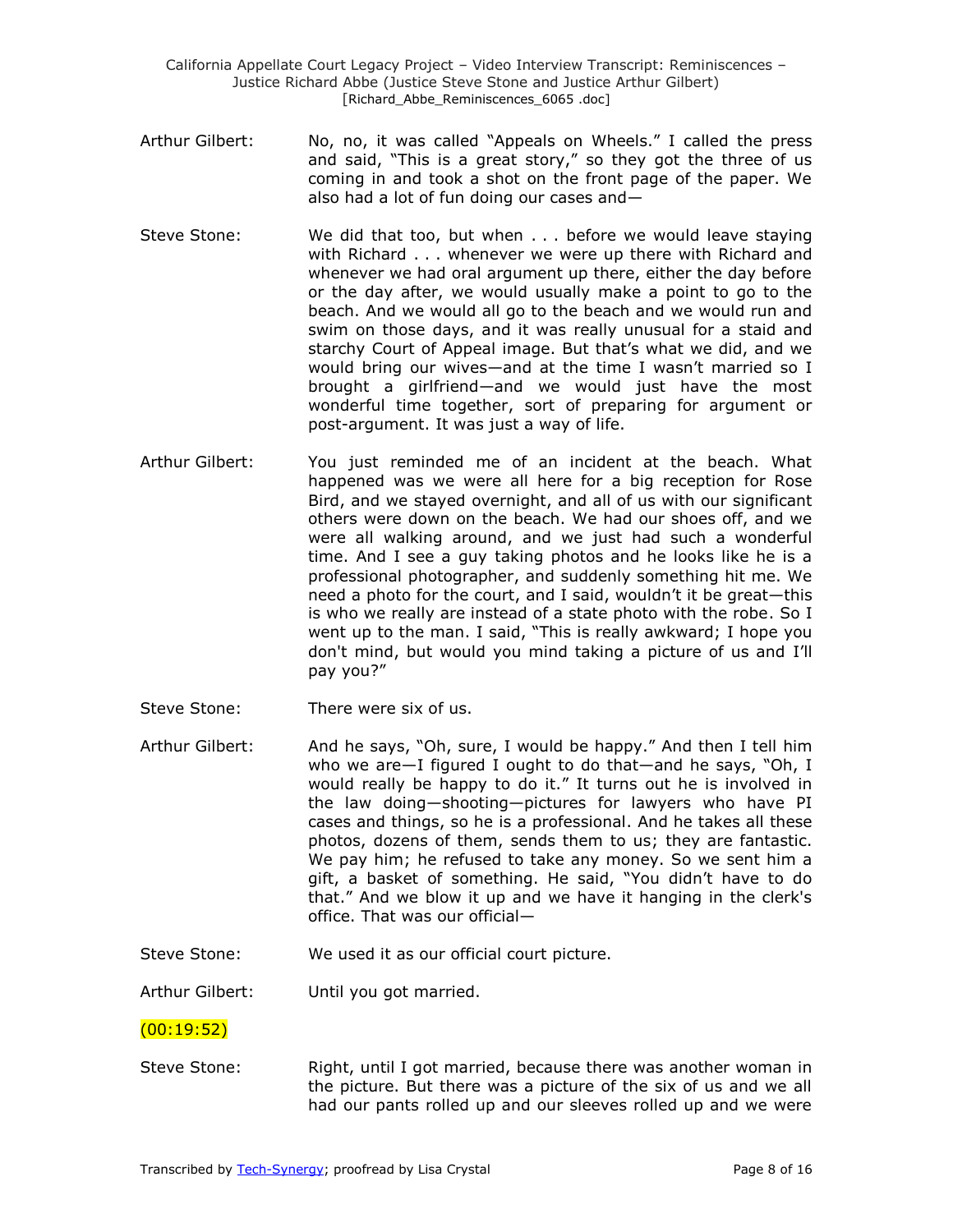> marching through this—not marching, but ambling—across the beach in the sand, and it was a close-up. It was a marvelous picture. We all still have it. That was who we were. And that's in great degree . . . it was Richard who helped us be that way. Arthur and I were more conventional and more traditional, and I think—

- Arthur Gilbert: I didn't know about that, okay.
- Steve Stone: But Richard brought out the best part of our independent side, I think, and did a great job of it. Arthur and I, I know, really admired Richard. We admired his independence; we admired his admission of his flaws.
- Arthur Gilbert: His intellect.
- Steve Stone: He was remarkably, remarkably bright. He had had a lot of experiences in life, which I think nourished his intellect and also played a part in his common sense, because he had had experiences that Arthur and I never had or even came close to. But which informed, I think, not just his intellect, but his sense of the human condition. I think that he had an excellent sense of the human condition. Now, we have talked about Richard as if he were a flaming liberal. Wrong. He was not. It's true about everything we have said about him and his attitudes; but in his opinions and in his judicial philosophy, I think he was the most conservative of the three of us. He tended to be proprosecution.
- Arthur Gilbert: He would roll over in his grave if he heard us saying this.
- Steve Stone: He was less likely to agree with plaintiffs who got a lot of money, in terms of verdicts. In a sense, he was, I believe, more conservative in ways than you and I, Arthur—certainly than me.
- Arthur Gilbert: If we would call him a conservative, which we did-
- Steve Stone: Oh, he would have a fit.
- Arthur Gilbert: He would have a fit.
- Steve Stone: He would have a fit. Make no mistake: He was not a conservative, absolutely not a conservative. He was a staunch supporter of Planned Parenthood, of the ACLU, of the Sierra Club. He was a wonderful outdoorsman; not only skilled and talented at being an outdoorsman, but also the love, his love, of nature knew no bounds. He would sleep in a dry stream bed in a second, and I would be looking for the first motel I could find. But that was Richard.
- Arthur Gilbert: Yeah, but you know we were talking about liberal and conservative; some of his opinions were really quite interesting.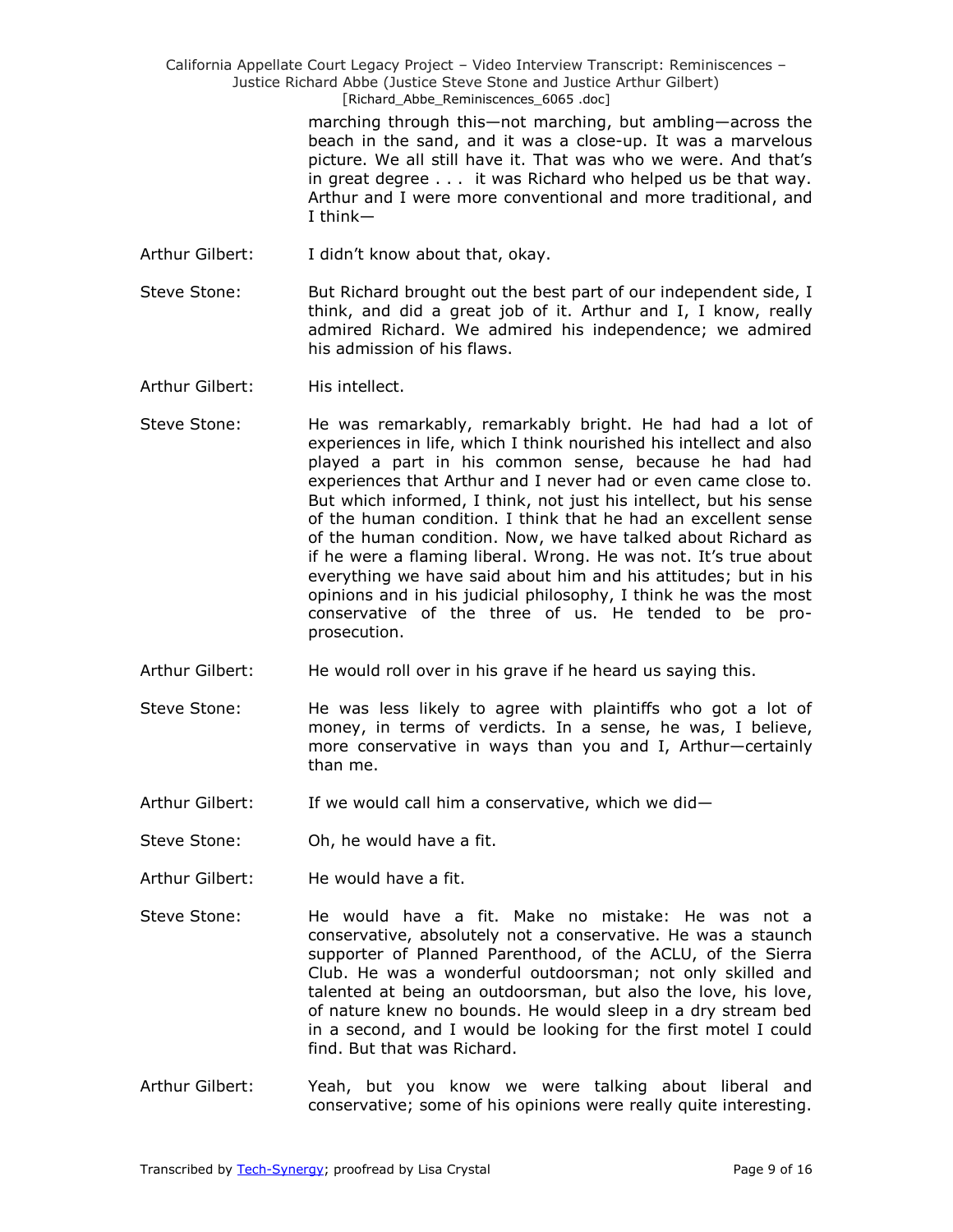> One case that Steve wrote, that I concurred in, was called the Boulas case, and that involved the district attorney actually convincing someone to—well, he had fired his lawyer.

- Steve Stone: He convinced him to fire his lawyer.
- Arthur Gilbert: No, actually they didn't do that. He fired his lawyer and he was depressed about getting another lawyer, and so somebody said, why don't you talk to the DA and work out a deal. He called the DA, told them, "Oh, I am sorry, you are right, I apologize."
- Steve Stone: The DA said, "We can't talk to you till you fire your lawyer."
- Arthur Gilbert: "We won't talk to you till you fire your lawyer." You are absolutely right. And he fired the lawyer, and then they led him toward who he should hire as another lawyer, and then he didn't do it. They didn't give him the deal. He rehired his old lawyer. He rehired his old lawyer and then they brought a motion to dismiss; and you in your opinion in Boulas held that that was such an invasion of the right to counsel that so contaminated the whole proceedings that the case should be dismissed. And we dismissed the case over a strong dissent from Richard.
- Steve Stone: Richard did dissent.
- Arthur Gilbert: He did dissent, but he wrote a number of other cases. For example, he wrote *Raytheon v. Fair Employment and Housing,* which held that an employer may not discriminate against an employee who has AIDS. And that was a very significant case at the time; it was in 1989. And he said, that is a physical handicap, and you have to treat that as any other person who would have a handicap. He also held in *People v. Garziano* that demonstrators in an abortion clinic cannot use the defense of necessity to escape criminal liability for their actions. So they were harassing people, they were doing all kinds of things, because they said this was a necessity—
- Steve Stone: To save the life of the fetus.

#### $(00:24:58)$

Arthur Gilbert: Yeah, and so he certainly rejected that. And I remember there was a case in Santa Paula where some dissident person had a problem with the city council and had a sign that he put up near his house or along the street, a cardboard sign. And there was an ordinance that said the city could decide what signs you could put up. And he says, not when it involves the content; and he held that ordinance unconstitutional. He also wrote some significant environmental cases requiring an EIR for the county to evaluate the significant environmental effects of expanding an oil refinery at the mouth of the Ojai Valley. And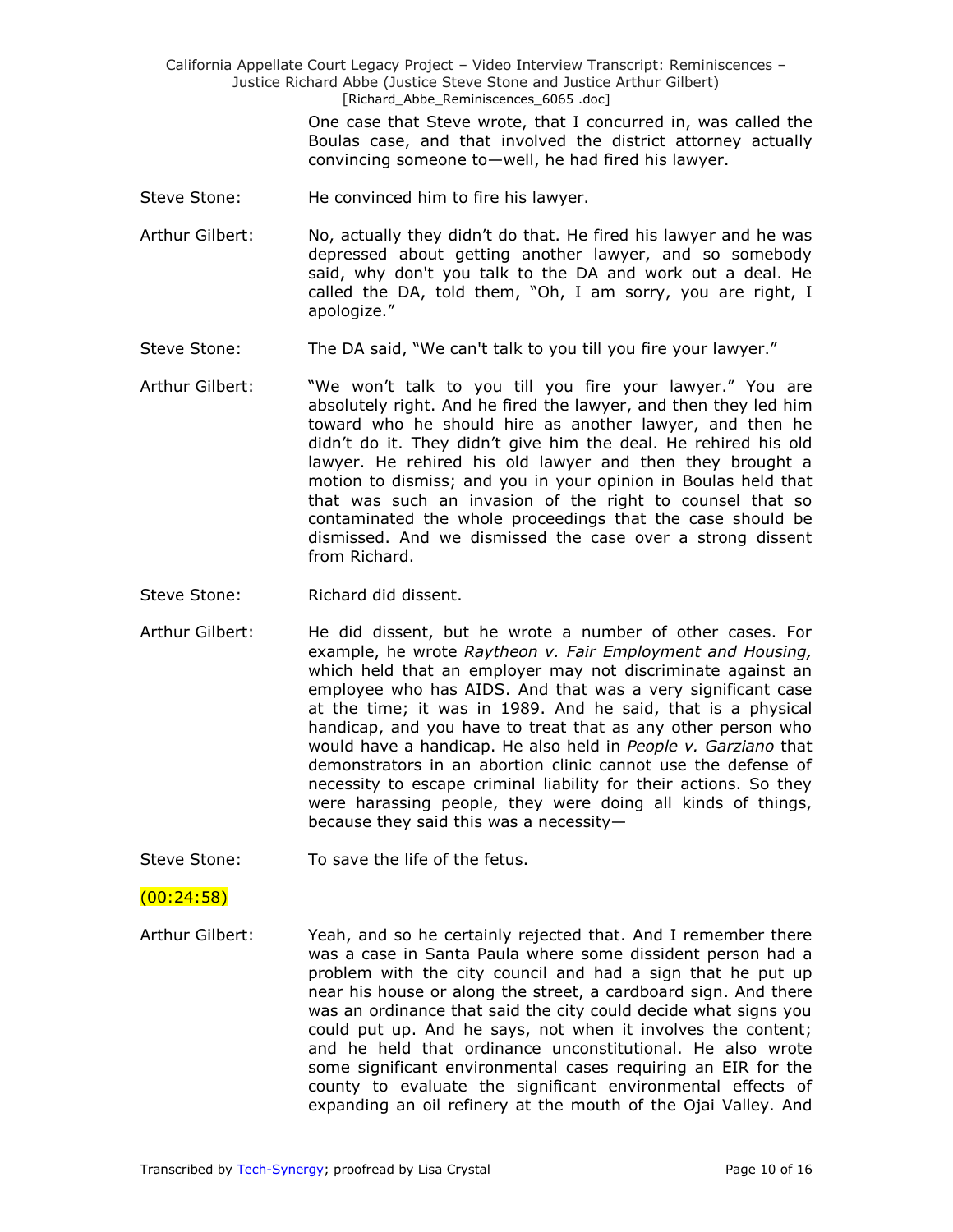> also, there was another case I recall—I am just looking through my notes here—and that was the *Lackner* case. And he held that Medi-Cal benefits could cover radical sex conversion surgery for a transsexual. So those were pretty cutting-edge cases.

- Steve Stone: They were. He was in a very real way ahead of his time in terms of the independence of the individual, and it was reflected in his license plate. Richard always felt that you should speak up if you think something is wrong. He respected authority, make no mistake. But one visible sign of Richard's attitude was his license plate, which said "Dissent." And Richard believed that so strongly: If you don't like something, you speak up.
- Arthur Gilbert: You speak up, yup. What he did—
- Steve Stone: You don't riot, but you speak up.
- Arthur Gilbert: Richard had traveled to Nicaragua—and that was during the time that the Sandinistas were there—on a kind of fact-finding mission; and you had gone as well, at a separate time.
- Steve Stone: Yes.
- Arthur Gilbert: And the three of us . . . and I remember when he went to Nicaragua, if you are speaking about how outspoken he is. He said, "I am going to come back and hold a press conference; I want everyone to know I was there. I am going to tell them what I think about how we're responding and $-$ "
- Steve Stone: Sichard was very angry with President Reagan and the government at that time for funding and supporting the *contras*.
- Arthur Gilbert: That's right.
- Steve Stone: Well, and Richard felt that the Sandinistas were legitimately there; leave them alone.
- Arthur Gilbert: So we were going to have oral argument in Santa Barbara, and he schedules a press conference with a professor who had gone as well. And they are going to have this on the courthouse lawn, and he says, "I don't care if I am up for election or whatever; I am going to do this." So we are there, so I am saying, "Are you sure you want to do this, Richard? I think it's a bad idea." So he goes to the press conference. Nobody showed up; there was one reporter.
- Steve Stone: One reporter with a pad.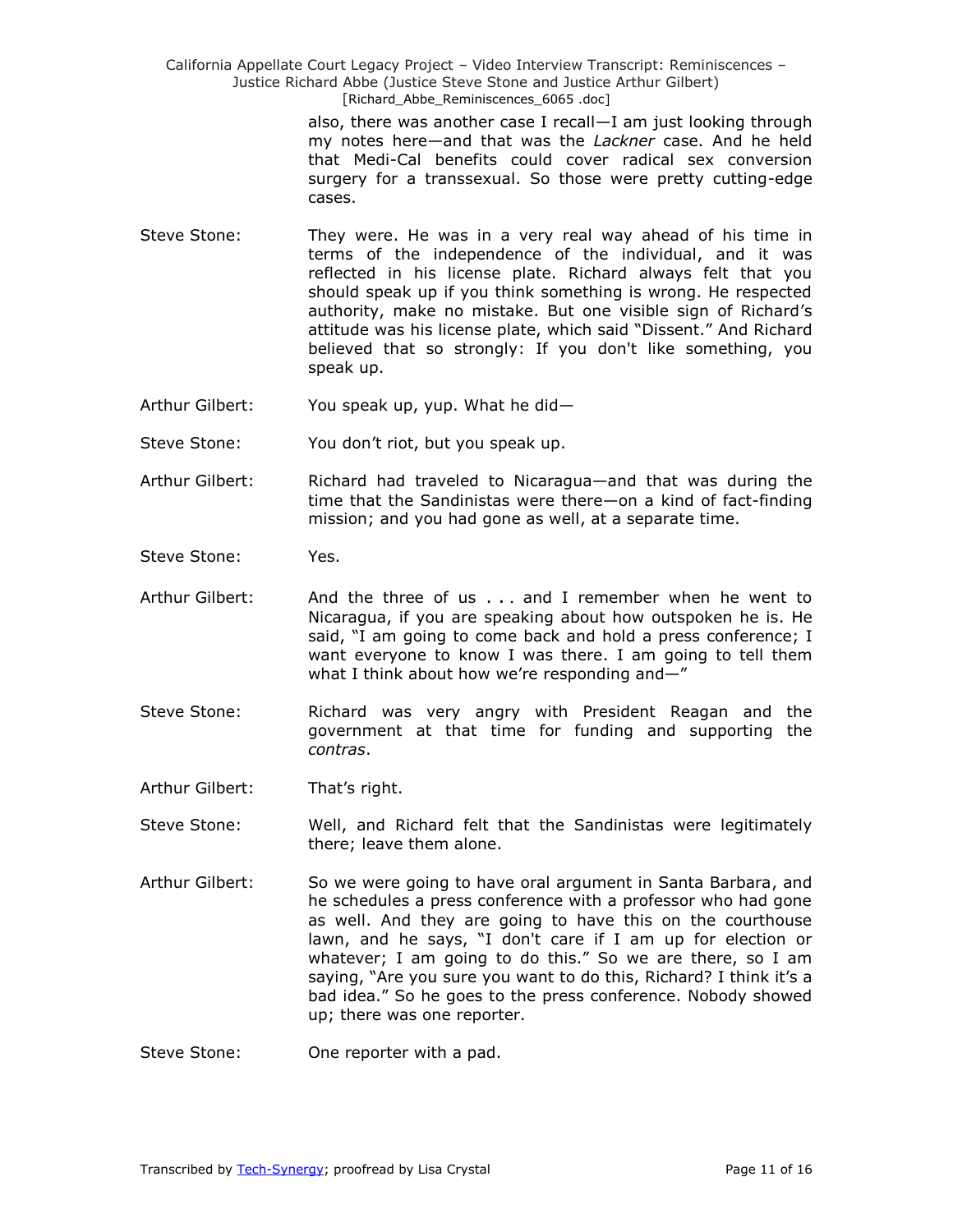- Arthur Gilbert: With a pad, who yawned and didn't write; and I think there was one little, small article about it and no one really cared. But the three of us went to Cuba.
- Steve Stone: The three of us went to Cuba together in 1990 or '91. I can't remember.
- Arthur Gilbert: I think it was . . . yeah, I can't remember. One of those two dates; yeah, one of those two years.
- Steve Stone: We traveled through a loophole in the State Department's rules.
- Arthur Gilbert: Well, we could go.
- Steve Stone: We could go, yes. We did.
- Arthur Gilbert: We were the only Court of Appeal—I think in the world—where all three members went together, went to Cuba.
- Steve Stone: Especially went to a country which was embargoed by the United States, and we had a great time.
- Arthur Gilbert: What a wonderful time. We met with a number of judges; we saw trials.
- Steve Stone: Yes, we watched trials; we watched an appellate proceeding; and we took a good look at their education system as well as their medical system and their legal system. And we just kind of fell in love with the Cuban people.
- Arthur Gilbert: We did. And we also met with some of the ministers in the government.
- Steve Stone: That's right.
- Arthur Gilbert: We had a very interesting, candid discussion with them. And I did get the feeling from many of the people I talked to then that they knew that ultimately Castro would leave or die, and that they would ultimately become a capitalistic country and join the nations of the world.
- Steve Stone: Many people were biding their time. They respected the fact that they had pretty good medical treatment. They had an excellent education; there was almost zero illiteracy, almost 100 percent literacy. But they had no food; there were long lines for food. A number of people approached us to help, asking us to help them get out of Cuba. But it was a very interesting exercise, because Cuba is a mixture of the good and the bad, and very interesting for those of us in America. And as Richard told us there—and Richard certainly, like me, sometimes would get angry at Americans taking their freedoms for granted—and he would point to Cuba as a place where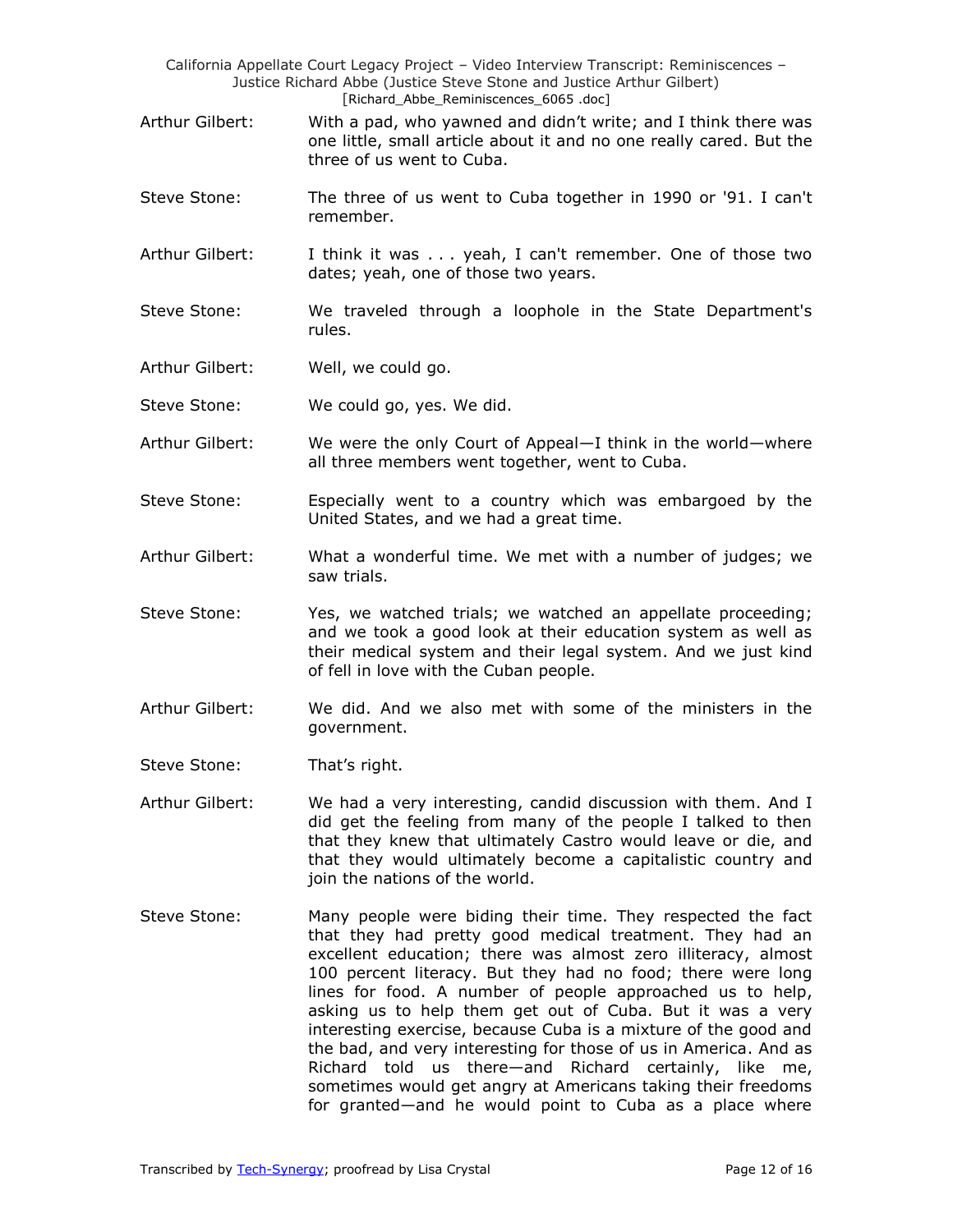> Americans should go to show that they shouldn't take their freedoms for granted.

#### $(00:30:17)$

- Arthur Gilbert: Right. Now, who knows who is going to be watching this—our presentation now—how many years hence; and the situation could be so radically different. And right now it's 17 years since we have taken that trip, and things have changed so radically in Cuba.
- Steve Stone: But not for the better.
- Arthur Gilbert: Well, not for the better, but Castro's brother is now in charge. And a number of Europeans . . . they have opened the country up to a number of Europeans and the tourist trade in order to get some more funds and so on.

One thing I just happened to remember, and it's a story when our division was first created. We had a distribution of cases, and you had a case with an issue and I . . . which was assigned to you as the author. We did a blind rotation, and we still do that for cases; we don't pick our cases, they just come to us by a number system. And you had a case and I had a case; and that means that we would be the authors of those cases that had the same issue, and we didn't know it at the time. And you wrote your case one way and I wrote my case the other way. We hadn't met for conference yet, and then we had distributed the cases and I hadn't gotten around to reading your case yet. But Richard had read it ahead of time and he came over to me and he says, "Well, it looks like I am going to be the swing vote." I said, "What do you mean?" He said, "Well, on the soand-so case, you wrote it one way and Steve wrote it the other, and I have to decide." So I said, "Oh my god." So I went right to my chambers to read Steve's case. And I read Steve's case, and I look at my case, and I think Steve has the better argument. So I go to Richard and I say, "You know, I think Steve has the better case. I think his argument is better. So I am going to go with Steve." So he says, "Okay." We have a conference and I express my views and he says, "Fine." And then we go to the oral argument; we hear that. And then we decide that Steve should publish his case and write and file his case before I file my case; and then I will just agree with what you said, and I will change my whole result. So Steve goes ahead and files his case and Richard agrees, and we all sign off on the case. Now it's time to file my case. So I am now going to file my case, which won't be published, and I will just agree with what Steve said; it will be easy. So I do something and I give it to Richard, and he is not giving me the case back. And I am waiting and waiting, and I say, "Hey, well, come on, let's file this case." He says, "Oh, I am thinking about it." So I said, "What do you mean, you are thinking about it? You signed off on Steve's case; it's all done, isn't it?" He says, "Well, I may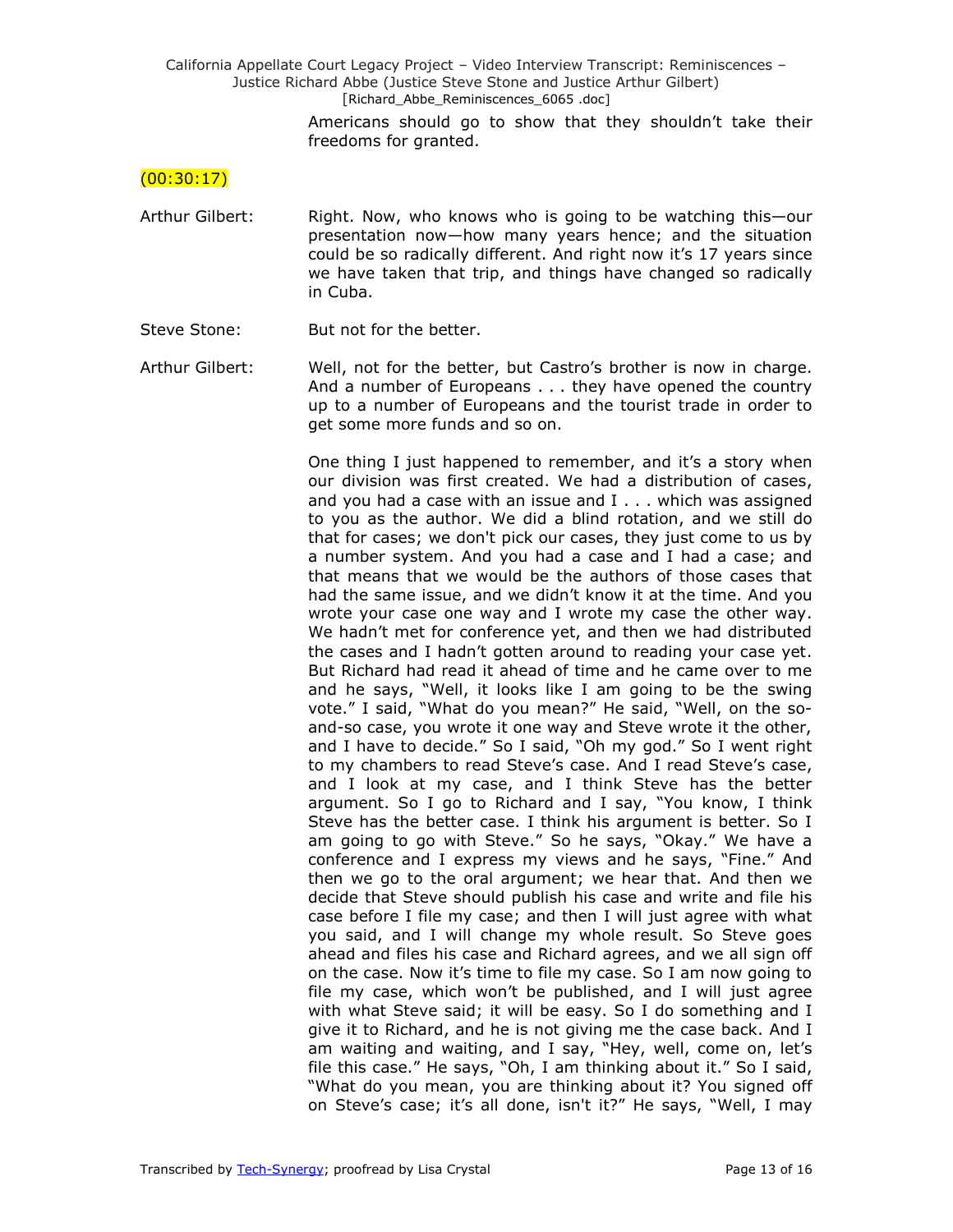> have something to say about it." And he gives me the case back a month or two later with a dissent, and I read the dissent—

- Steve Stone: It's your original.
- Arthur Gilbert: Thanks for giving it away. So I read the dissent and I say, "This is one terrific dissent. It's so well written and everything. You know, I think I may go the other way." And Richard says, "Well, of course it's well written, you wrote it." He took my initialthis—case and wrote as my case his dissent.
- Steve Stone: What ever happened?
- Arthur Gilbert: Oh, it was a joke.
- Steve Stone: Oh.
- Arthur Gilbert: I think . . . I don't know what happened. Did I change and go the other way? I don't think so. I think I stayed with your result. And I don't know if he filed a dissent or not; I don't recall. But that was the kind of humor that you got from Richard. Now, when he retired; when did he retire—
- Steve Stone: '91, I think it was.

Arthur Gilbert: No, no, it was later. '94, I think.

- Steve Stone: '94, okay.
- Arthur Gilbert: Was it? We better make sure about that. Richard, when he retired . . . and I know when he retired; it was in November. I remember we had a long discussion about it, and when he retired . . . I am just trying to think. My goodness, I think you are right. You said 1991; it was 1990.

Steve Stone: It was 1990.

Arthur Gilbert: So, November 30 of 1990. My goodness, that's right. Yeah, go ahead.

#### $(00:35:03)$

Steve Stone: I was trying to remember if he was in this new courthouse.

Arthur Gilbert: No.

Steve Stone: He was not, but I do remember Richard was disgusted by ostentatiousness.

Arthur Gilbert: Yeah, he didn't want the new courthouse.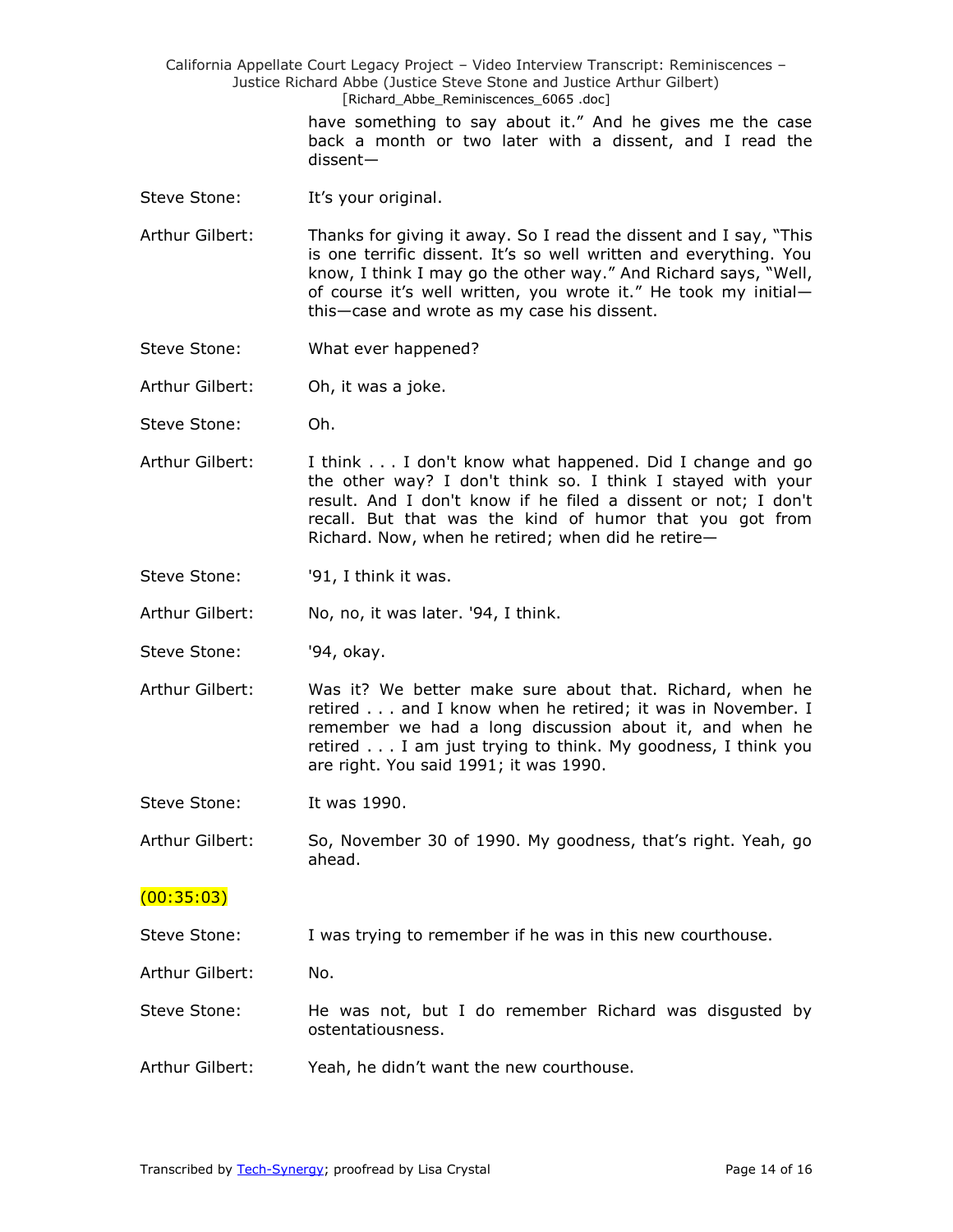- Steve Stone: He didn't want the new courthouse. He thought this courthouse was too fancy, too plush, too posh. What are we doing with paneling, that sort of thing. And that was who Richard was. He was a—I was going to say professional curmudgeon, but that's not what I mean. But he loved to—I can't remember who said it—but to make the comfortable uncomfortable. And you probably know that quote, Arthur.
- Arthur Gilbert: Well, he would always challenge convention and challenge why you believed the way you did, particularly if you thought you weren't giving it the full thought. And I thought that was so helpful for us in our evaluation of our cases. So he retired and sat by assignment on the superior court for a while. Did some private judging, and had some grandkids, and just enjoyed his grandkids, and was an avid skier and biker and—
- Steve Stone: His retirement years, I think, were a joy to him. They really were a blended family of children and grandchildren; it was large. He hadn't spoken of it, but Richard a long time ago in the '70's bought what was then a small place at Lake Tahoe right on the water. And he invited us all to use it whenever we wanted; and we would go up there periodically and enjoy the place at Lake Tahoe. And it was interesting because he had probably 200 feet of shoreline at Lake Tahoe that he paid \$20,000 for but has to be worth \$10 million now. I can't imagine. But I know that I and my wife have gone up there about every two to three years and used his place, and occasionally met him up there. And he loved Lake Tahoe, he loved the mountains, he loved hiking; and as Arthur so eloquently put it, he was truly a friend of nature and respected it and wanted all of us to respect it.
- Arthur Gilbert: He died; he had a stroke and died suddenly in September 3 of 2000. And he was in Berkeley visiting his daughters and grandchildren. And we had a memorial service for him, and that memorial service is . . . you can read in 99 Cal.App.4th. And on that edition of the California Reports, we actually held a court hearing in Santa Barbara, where a number of people spoke about this very interesting and unusual personality. And I would command anyone who sees this interview to take a look at 99 Cal.App.4th and to get some insight into this really, truly remarkable individual, who we'll never forget.
- Steve Stone: That's so true. One other attribute that he had: No one on this planet could mutter or mumble better than he when he disagreed with something. We would be on the bench, and I would hear this voice next to me, and he would . . . I will not wax profane on camera, but he would be grumbling about a lawyer or the lawyer's conduct or the case under his breath. But he had an ability to project it into my ear, so that I knew everything that he was thinking at the time, when he wanted to be a curmudgeon. He was just marvelous at that.